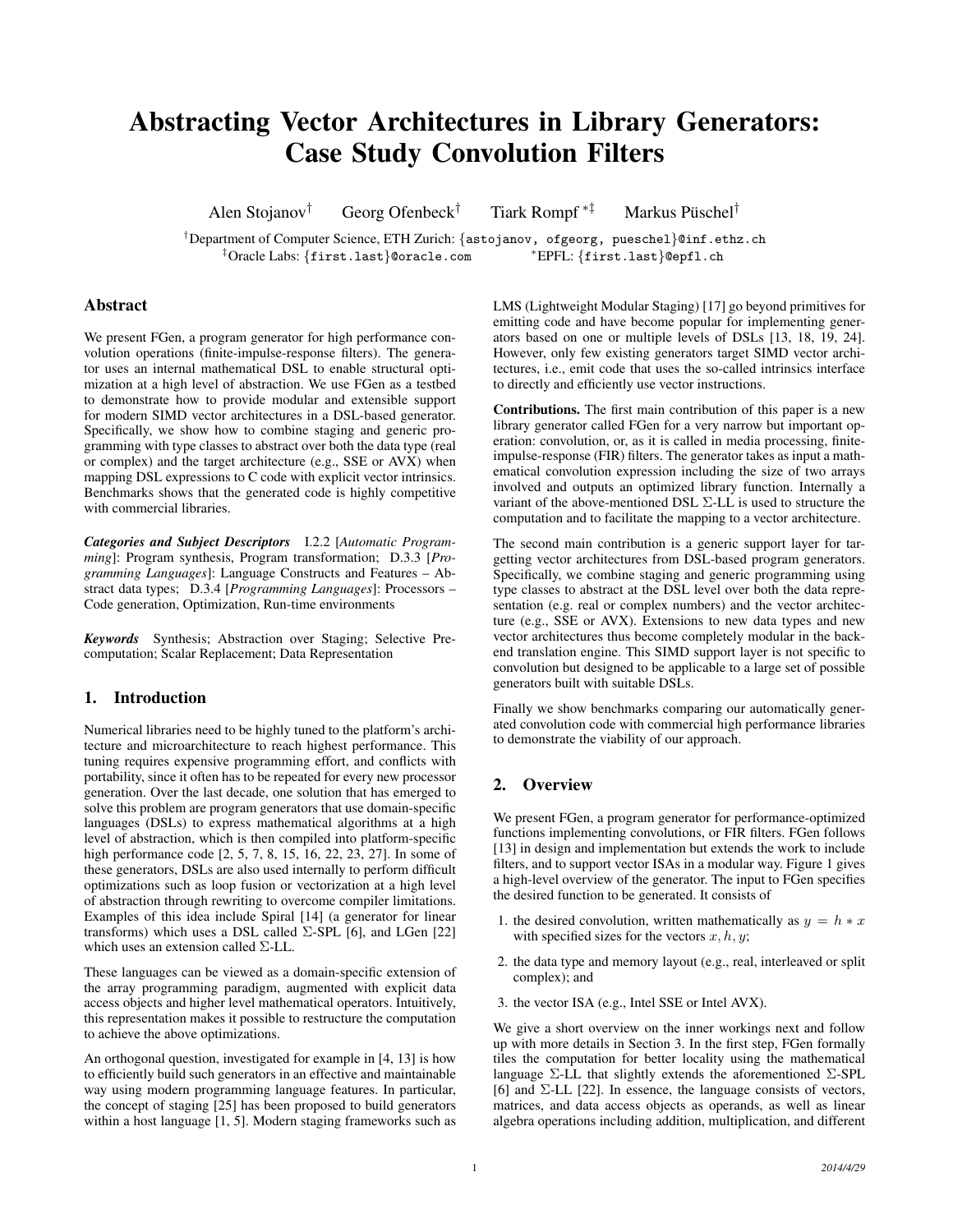

Figure 1: FGen Architecture

forms of convolution. The chosen tile size is a search parameter but is chosen to be a multiple of the desired vector length of the specified ISA.  $\Sigma$ -LL makes loops and access patterns explicit, thus enabling loop optimizations like merging in the next step.

After the proper mathematical structure is established, the data type and memory layout parameters are introduced. The code style (e.g., to what degree unrolled) is a search parameter that is also fixed at this time. These choices are implemented using abstractions as explained in [13]. Next, the desired vector ISA is introduced and code is generated in an intermediate representation (IR) for vector code. The choice of vector ISA and the data type and layout are mutually dependent. For instance, when dealing with interleaved complex arrays, we must specialize to suitable shuffles that interleave and de-interleave complex numbers. Handling the interaction of data layout and vector ISA in a modular fashion is very complex and a main contribution of this paper (see Section 3.4).

Finally, the code is unparsed to C including vector intrinsics for SSE or AVX. The performance is measured and informs a feedback-driven search to find the best choices for all the parameters and choices mentioned before. The best code found is returned as final result.

## 3. Implementation

In this section we explain FGen in Fig. 1 in greater detail, focusing on the most important components and ideas.

## 3.1 Input to FGen

The input to FGen is a filter  $y = x * h$  (or one of the variants mentioned below) including the sizes of the arrays. The second input is the data type (single or double precision, real or complex) and data layout for complex numbers (interleaved or split). These are specified through higher-kinded types as explained in [13]. Finally, the desired ISA is specified through a simple identifier. The interaction of the ISA and the data types is explained in Section 3.4.

| MATLAB notation | $\Sigma$ -LL notation                                |
|-----------------|------------------------------------------------------|
| $y = x(a:b)$    | $y = G(h_a^{b-a+1 \to n}) \cdot x$                   |
| $y(a:b) = x$    | $y = S(h_a^{b-a+\overline{1\rightarrow N}) \cdot x}$ |

Figure 2: Gathers and Scatters using MATLAB notation

## 3.2 Tiling

The convolution  $y = x * h$  of two vectors  $x = (x_0, x_1, \dots, x_{n-1})^T$ and  $h = (h_0, h_1, \dots, h_{k-1})^T$  is defined as<sup>1</sup>

$$
y_m = \sum_{i=0}^{k-1} x_{m+(k-1)-i} \cdot h_i, \quad m = 0, \dots, n-1.
$$
 (1)

We use the language of media processing and call  $h$  the filter,  $k$  the number of taps, and the computation finite-impulse-response filter (FIR). The filter can also be viewed as a matrix vector product:

$$
y = x * h \Longleftrightarrow y = M_n(h) \cdot x,\tag{2}
$$

where  $M_n(h)$  is the  $n \times n$  matrix

$$
\begin{bmatrix}\nh_{k-1} & h_{k-2} & \cdots & h_0 \\
\vdots & \vdots & \ddots & \vdots \\
h_{k-1} & h_{k-2} & \cdots & h_0 \\
h_{k-1} & \cdots & h_1 \\
\vdots & \vdots & \ddots & \vdots \\
h_{k-1}\n\end{bmatrix}.
$$
 (3)

To improve locality and thus performance, FGen tiles the initial filter into a sum of smaller FIR filters. To express this mathematical we use the language  $\Sigma$ -LL. It includes the convolutions introduced before, and gather and scatter matrices that represent data accesses. Gathers and scatters are parameterized by a data access function. For our purpose we only consider one type of function from domain  $\{0, 1, \ldots, n-1\}$  to range  $\{0, 1, \ldots, N-1\}$ :

$$
h_b^{n \to N} : i \mapsto b + i. \tag{4}
$$

To describe the basic idea of the gathers and scatters, we use MATLAB-like notation. We assume two vectors  $x$  and  $y$ , having sizes  $n$  and  $N$  respectively, and parameters  $a$  and  $b$ . Figure 2 shows the MATLAB equivalents of the used gathers and scatters. Formally, a gather is a wide matrix that has one 1 in every row and is 0 elsewhere; a scatter is a transposed gather.

Using this notation we can now decompose the FIR filter  $y = x * h$ . First, we observe that in (3), the first  $n - k + 1$  rows form a "parallelogram" shape matrix, and the last  $k - 1$  rows form an upper triangular matrix. Correspondingly, we can decompose the filter into a concatenation  $(\oplus)$  of two specialized filters that we call parallelogram shape filter (PFIR) and upper triangular filter (UTFIR):

$$
x * h = S(h_0^{n-k+1 \to n}) \cdot x \parallel h + S(h_{n-k+1}^{k-1 \to n}) \cdot x' \bigtriangleup h', \quad (5)
$$

where  $x' = G(h_{n-k+1}^{k-1 \to n}) \cdot x$  and  $h' = G(h_1^{k-1 \to k}) \cdot h$ . In the following these two filters are decomposed separately. Each decomposition has degrees of freedom which are searched over by FGen.

PFIR Decomposition We decompose PFIR by tiling in both the horizontal and vertical direction as shown in Fig. 3a. Let's assume

<sup>&</sup>lt;sup>1</sup> We note that there are different variants of convolution depending on the handling of the boundaries.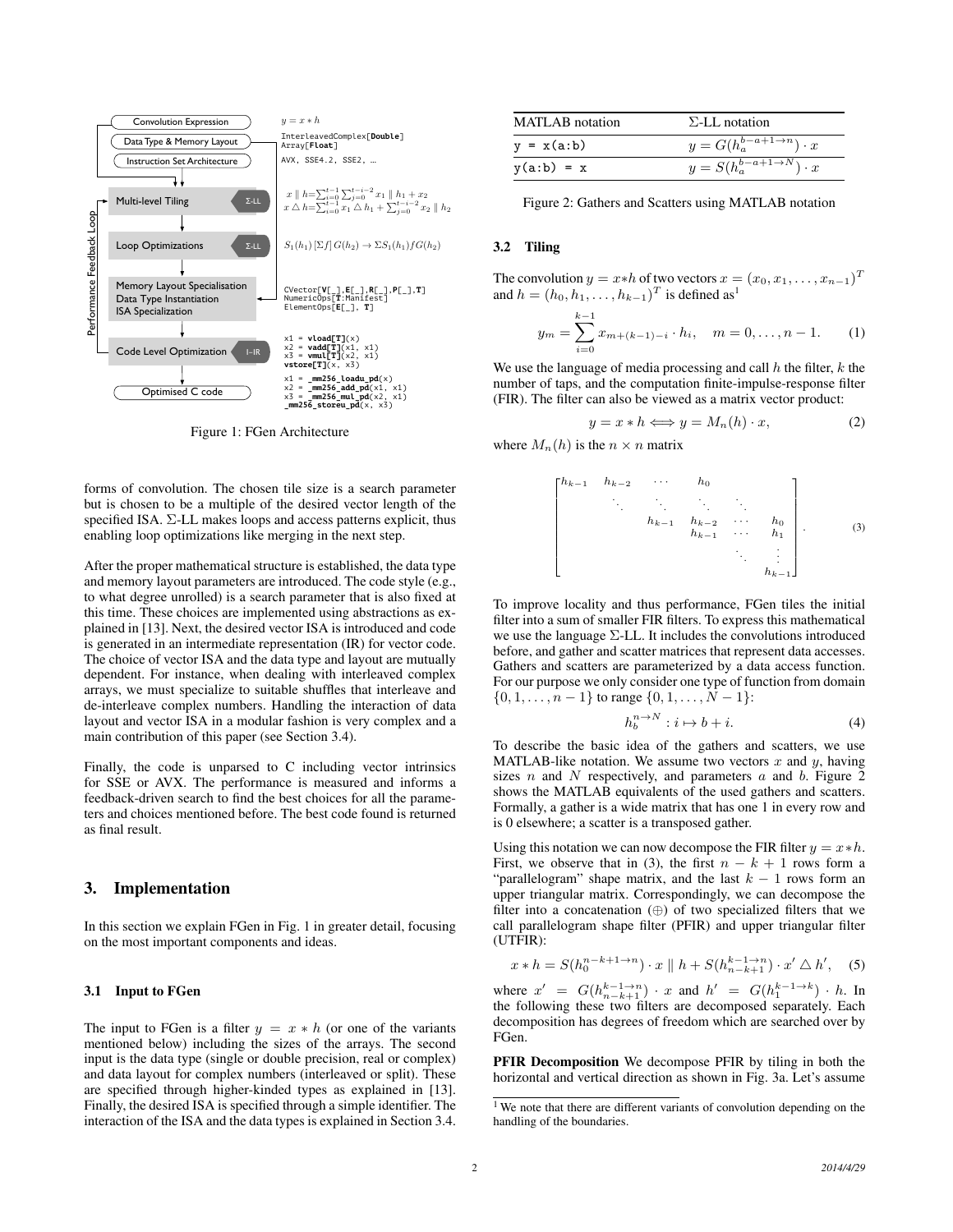

(b) UTFIR mixed tiling

Figure 3: FIR Tiling

that  $n - k + 1 = b^H \cdot t^H + s^H$  and  $k = b^V \cdot t^V + s^V$ ;  $t^H$  and  $t^V$ define the loop bounds for each tile, and  $b^H$  and  $b^V$  define the size of the tile. The resulting decomposition is

$$
x \parallel h = \sum_{i=0}^{t^{H}-1} S(h_{b^{H}+n-k+1}^{b^{H}\to n-k+1}) \sum_{j=0}^{t^{V}-1} (x_{1} \parallel h_{1}) + \sum_{i=0}^{t^{H}-1} S(h_{b^{H}+n-k+1}^{b^{H}\to n-k+1}) (x_{2} \parallel h_{2}) + S(h_{b^{H}+n-k+1}^{s^{H}\to n-k+1}) \sum_{j=0}^{t^{V}-1} (x_{3} \parallel h_{1}) + S(h_{b^{H}+n-k+1}^{s\to n-k+1}) (x_{4} \parallel h_{2})
$$
 (6)

such that:

$$
\begin{array}{rclcrcl} x_1 &=& G(h^{bH+bV-1\to n}_{bH+i+bV\cdot j})\cdot x & x_4 &=& G(h^{sH+sV-1\to n}_{bH+i+bVtV})\cdot x \\ x_2 &=& G(h^{bH+sV-1\to n}_{bV+t-bH\cdot i})\cdot x & h_1 &=& G(h^{bV\to k}_{k-bV\cdot (j+1)})\cdot h \\ x_3 &=& G(h^{sH+bV-1\to n}_{bH+i+bV\cdot j})\cdot x & h_2 &=& G(h^{sV\to k}_0)\cdot h \end{array}
$$

Note that the somewhat complicated appearance is due to the specification of domain and range sizes in the gathers and scatters.

UTFIR Decomposition. We decompose UTFIR by tiling as shown in Fig. 3b. If  $k - 1 = b \cdot t + s$ , this means a decomposition into t smaller UTFIRs and  $t-1$  PFIRs. These can be further decomposed recursively.

In Σ-LL this decomposition reads as

$$
x \triangle h = \sum_{i=0}^{t-1} S(h_{b-i}^{b\to k}) \sum_{j=0}^{t-i-2} (x_1 \parallel h_1) + \sum_{i=1}^{t-1} S(h_{b-i}^{b\to k}) (x_2 \parallel h_2) + \sum_{i=0}^{t-1} S(h_{b-i}^{b\to k}) (x_3 \triangle h_3) + S(h_{b+t,1}^{s\to k}) (x_4 \triangle h_4)
$$
 (7)

where:

$$
\begin{array}{rclcrcl} x_1 &=& G(h^{2b-1\to k}_{b:i+bj})\cdot x & h_1 &=& G(h^{k\to k}_{b:(j+1)})\cdot h \\ x_2 &=& G(h^{s+b-1\to k}_{b:(t-1)})\cdot x & h_2 &=& G(h^{s\to k}_{b:(i+1)})\cdot h \\ x_3 &=& G(h^{k\to k}_{k\to b})\cdot x & h_3 &=& G(h^{k\to k}_{b:i})\cdot h \\ x_4 &=& G(h^{s\to k}_{k\to s})\cdot x & h_4 &=& G(h^{s\to k}_{k\to s})\cdot h \end{array}
$$

ISA Tiling. Equations (6) and (7) include three important parameters for the tiling, namely  $b^H$ ,  $b^V$ , and b. If a vector ISA and hence an associated (ISA) vector length  $\nu$  is specified, we make sure that the innermost tiling is a multiple of  $\nu$  for efficient mapping to intrinsics.

#### 3.3 Loop Optimizations

Loop optimizations such as loop merging, or loop unrolling are done at the Σ-LL level using a rewrite system that fuses, for example data accesses. As one example,

$$
\sum_{i=0}^{p-1} S(h_b^{N_1 \to N}) \sum_{j=0}^{q-1} S(h_{b}^{n \to N_1})
$$

is rewritten into

$$
\sum_{i=0}^{p-1} \sum_{j=0}^{q-1} S(h^{n \to N_1}_{b+b'}).
$$

#### 3.4 Abstraction over Data Representation, Code Style and Vectorization

Once an optimized  $\Sigma$ -LL program is reached it is converted to the I-IR / C-IR DSL. While  $\Sigma$ -LL deals with the representation of mathematical vectors, C-IR and I-IR facilitate the encoding of data representations of these vectors. For each data representation this includes all array operations composed by memory access functions and numerical computations in their scalar and vectorized versions respectively. We abstract all of those different possibilities into a single data abstraction, which provides an interface that is very similar to its mathematical and conceptual equivalent in  $\Sigma$ -LL. These abstractions are implemented using staging, type classes and higher kinded types. All DSLs used in FGen are implemented through LMS. Translation from one DSL to another is performed via a *staged interpreter* approach as described in [13, 18]. While the implementation details are not relevant for  $\Sigma$ -LL, they are a key enabler in efficient abstraction at the I-IR and C-IR level. We give a quick, non self-contained, overview over the main concepts in the next few paragraphs.

Staging. Multi-stage programming [25] is a technique that allows to interleave a program generator with parts of the code to be generated within the same program. Traditionally this is done through annotations within the code, which requires a specialized compiler such as MetaOCaml. Lightweight Modular Staging [17] is a framework with the same goal, but instead of annotations it uses types to distinguish generator code and code for the next stage. Within LMS the type that defines future-stage expressions is called Rep[T]. Loosely speaking LMS overloads all operations on standard types, such that for each operation on type T, there exists a staged version on type Rep[T]. In Pseudo-Code the overload for the Plus operator on Integers would take the form:

$$
def + (a: Int, b: Int) = a + b
$$
  

$$
def + (a: Rep[Int], b: Rep[Int]) = \{
$$
  

$$
CreateASTNodePlus(a, b)
$$

Using this construct the following code a: Int; b: Int, c: Int  $c = a + b$  $> c$ : Int = ... // Result of  $a + b$ 

performs a regular addition while the code a: Rep[Int]; b: Rep[Int], c: Rep[Int]  $c = a + b$  $> c$ : Rep[Int] = plus(a, b) // AST Node

is redirected to the overloaded version, which in turn creates an AST Node representing the computation.

Abstraction over staging decisions. Utilizing the fact that staging within LMS is controlled through types allows us to use them in the context of type polymorphic functions and classes. Given a function f, which is polymorphic in type T, we can instantiate two versions, by applying arguments of different types:

def  $f[T](\text{ln }s: T, \text{rh }s: T) = \text{ln }s + \text{rh }s$ // regular computation a: Int; b: Int, c: Int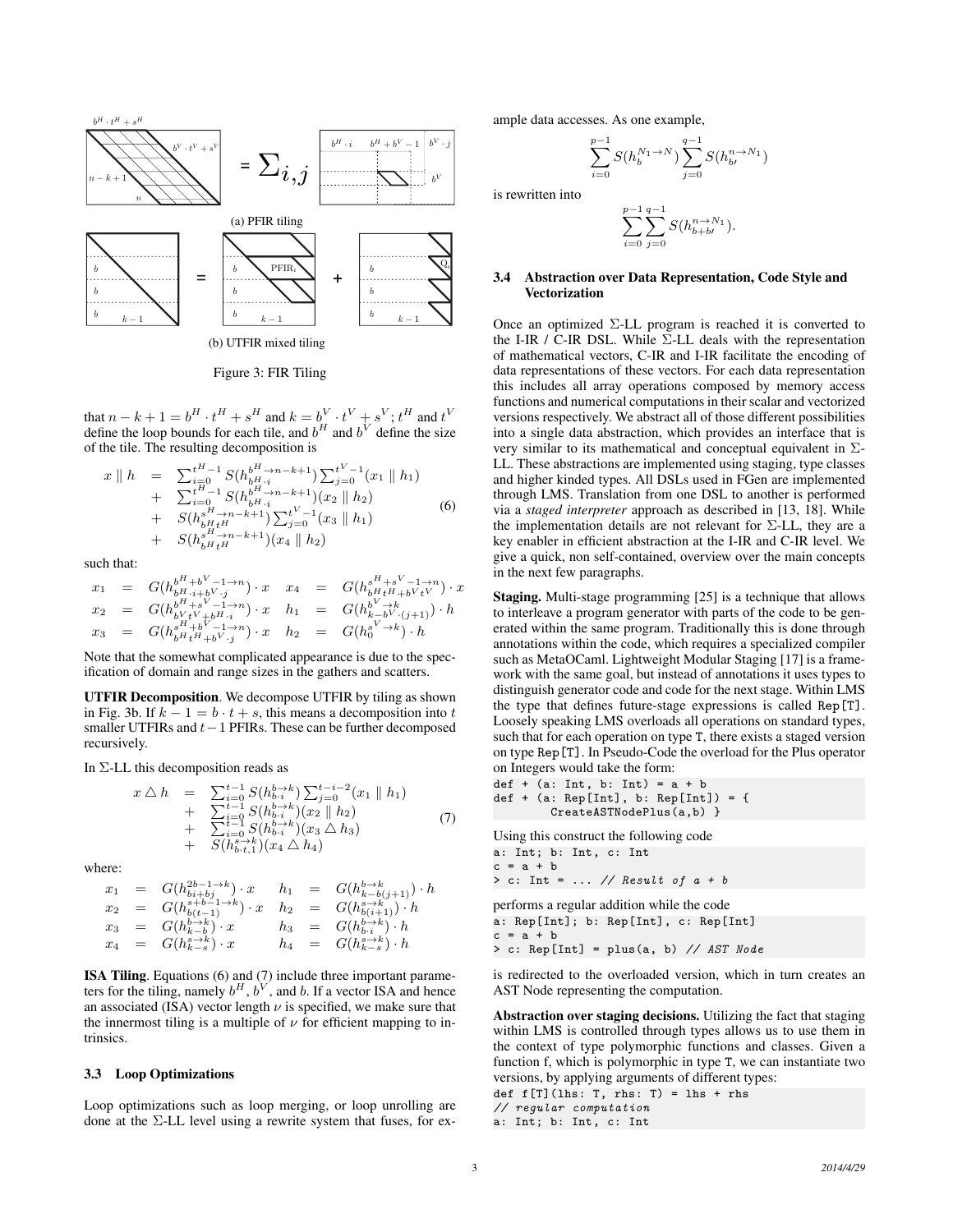| type T = Double                                              | type T = Double                                                                    | $type T = Double$                                                          | $type T = Double$                                                                |
|--------------------------------------------------------------|------------------------------------------------------------------------------------|----------------------------------------------------------------------------|----------------------------------------------------------------------------------|
| add [Rep, Real, NoRep, SISD, T]                              | add [NoRep, Real, Rep, SISD, T]                                                    | add [Rep, Real, NoRep, SIMD, T]                                            | add [NoRep, Real, Rep, SIMD, T]                                                  |
| #define T double<br>#define N 4                              | #define T double<br>void add(T* x, T* y, T* z) { #define N 1                       | #define T double                                                           | #define T double<br>void add $(T* x, T* y, T* z)$ {                              |
| void add $(T * x, T * y, T * z)$ { T x1 = x[0]; T x2 = x[1]; |                                                                                    | void add $(T* x, T* y, T* z)$ {                                            | $_{2}m256d$ x1, y1, z1;                                                          |
| int $i = 0$ ;<br>for(; $i \lt N$ ; ++i) {                    | $T x3 = x[2]; T x4 = x[3];$<br>$T y1 = y[0]; T y2 = y[1];$ for $(i, i < N; ++i)$ { | $int i = 0$ ;                                                              | $x1 = \text{mm256\_loadu\_pd(x + 0)};$<br>$y1 = \text{mm256\_loadu\_pd(y + 0)};$ |
| $T x1 = x[i];$                                               | $T \ y3 = y[2]; T \ y4 = y[3];$<br>$T z1 = x1 + y1$ ;                              | $\_m256d$ x1, y1, z1;<br>$x1 = \text{mm256\_loadu\_pd(x + i)}$ ;           | $z1 = \text{mm256\_add\_pd(x1, y1)};$                                            |
| $T$ y1 = y[i];<br>$T z1 = x1 + y1;$                          | $T z2 = x2 + y2;$                                                                  | $y1 = \text{mm256\_loadu\_pd}(y + i);$                                     | $mm256$ _storeu_pd $(z + 0, y1);$                                                |
| $z[i] = z1;$                                                 | $T z3 = x3 + y3$ ;<br>$T z4 = x4 + y4$ ;                                           | $z1 = \text{mm256\_add\_pd(x1, y1)};$<br>$mm256$ _storeu_pd $(z + i, y1);$ |                                                                                  |
|                                                              | $z[0] = z1; z[1] = z2;$                                                            |                                                                            |                                                                                  |
|                                                              | $z[2] = z3; z[3] = z4;$                                                            |                                                                            |                                                                                  |
| (a) Staged SISD Array                                        | (b) SISD Array of Staged Doubles                                                   | (c) Staged SIMD Array                                                      | (d) SIMD Array of Staged Doubles                                                 |

Figure 4: Different Data Type Instantiations result with different code style (assuming arrays of size 4 and AVX as an ISA)

 $c = f(a, b)$ // staged computation a: Rep[Int]; b: Rep[Int], c: Rep[Int]  $c = f(a, b)$ 

This also applies to Scala for comprehensions which Scala treats as regular functions, with a parameter of type Range that can be overloaded in a similar fashion:<br>for (range: Range) {

) { body } // Regular loop for (range: Rep[Range]) { body } // AST loop node

The first version executes the body expression, and the second version creates an AST node representing a loop that includes the body expression.

Encapsulating staging decisions. FGen heavily utilizes this mechanism to abstract over staging decisions as described in full detail in [13]. For this work, these abstraction have been extend further to also include vectorization. Within I-IR the operands of our DSL are highly polymorphic classes that take the shape:

```
class CVector[V[_], E[_], R[_], P[_], T](...) {
  type Element = E[R[P[T]]]
 def size (): V[Int]
 def apply (i: V[Int]) : Element
 def update (i: V[Int], v: Element)
}
```
For simplicity the code above omits the type classes that are implicitly passed together with each type parameter. Within each of the type parameters provided to the CVector class we encode part of the abstraction, by providing abstract composable interfaces that are implemented through those type classes.

- T describes the underlying array primitive (double, float, etc).
- P[\_] describes whether we deal with SIMD or SISD instructions. It is accompanied by a type class that abstracts SIMD specific operators such as shuffle, hadd, vadd etc., and SISD specific operations such as addition, multiplication etc.
- R[\_] describes whether we stage the elements of the array. The accompanying type class abstracts numerical operations for both staged and non-staged version.
- E[\_] describes the the structure of one array element. E.g. it can be complex numbers consisting of two primitves or directly primitves. E[\_]. Abstractions for numerical operations relative to the element such as addition, multiplications, complex number interleaving are implemented in the accompanied type class.
- V[\_] encodes whether array accesses will be visible in the target code element operations.

A concrete choice of a data layout, code style and the vectorization is done through instantiating the CVector class accordingly, e.g., class Scalar\_SISD\_Double\_Vecor extends CVector[NoRep, Real, Rep, SISD, Double] ...

where the type NoRep is a higher order type defined as

```
type NoRep[T] = T
```
In the translation process from  $\Sigma$ -LL to I-IR, this enables us to define the target translations in terms of the type polymorphic base class CVector as e.g.

```
def add[V[_], E[_], R[_], P[_], T] (
  (x, y, z) : Tuple3[CVector[V,E,R,P,T]]
 = for ( i \leftarrow 0 until x.size() ) {
 z(i) = x(i) + y(i)}
```
Concrete implementations can be picked by passing corresponding instantiations of the base class to the function. Figure 4 illustrates this for four variants that could be passed to the add functions.

Staging decisions are of crucial importance to FGen. When tiling is performed to fit the SIMD vector length, SIMD instantiations are performed to generate the vectorized part of the code; the leftover computation is instantiated as unvectorized SISD code. When tiling for registers, data structures are properly instantiated to generate the unrolled version of the code. Data abstraction and staging decisions are used to provide a single codebase that will fit all generated code versions.

## 3.5 ISA Abstraction

Once data types are fixed, the next step is to replace each  $\Sigma$ -LL expression with one or several I-IR expressions. The Intrinsics IR is ISA independent and it only specializes to a particular ISA, once this argument is fixed in the generator. The specialization to a particular ISA is inter-dependent on the data abstraction. We observe this in the case of Interleaved Complex Array. Real and imaginary parts must be interleaved when data is loaded or stored. To achieve this, the ISA abstraction calls the corresponding shuffle, unpackhi and unpacklo instructions, to perform the desired interleaving.

FIR intrinsics. Once the ISA is fixed, we perform the conversion of Σ-LL expressions to I-IR. FGen implements translation of Σ-LL to I-IR in a single codebase and uses staging decisions to generate different code versions. The actual SIMD conversion of the PFIR filter is given below:

class SigmaLL2CIRTrasnlator[E[\_], R[\_], P[\_], T] {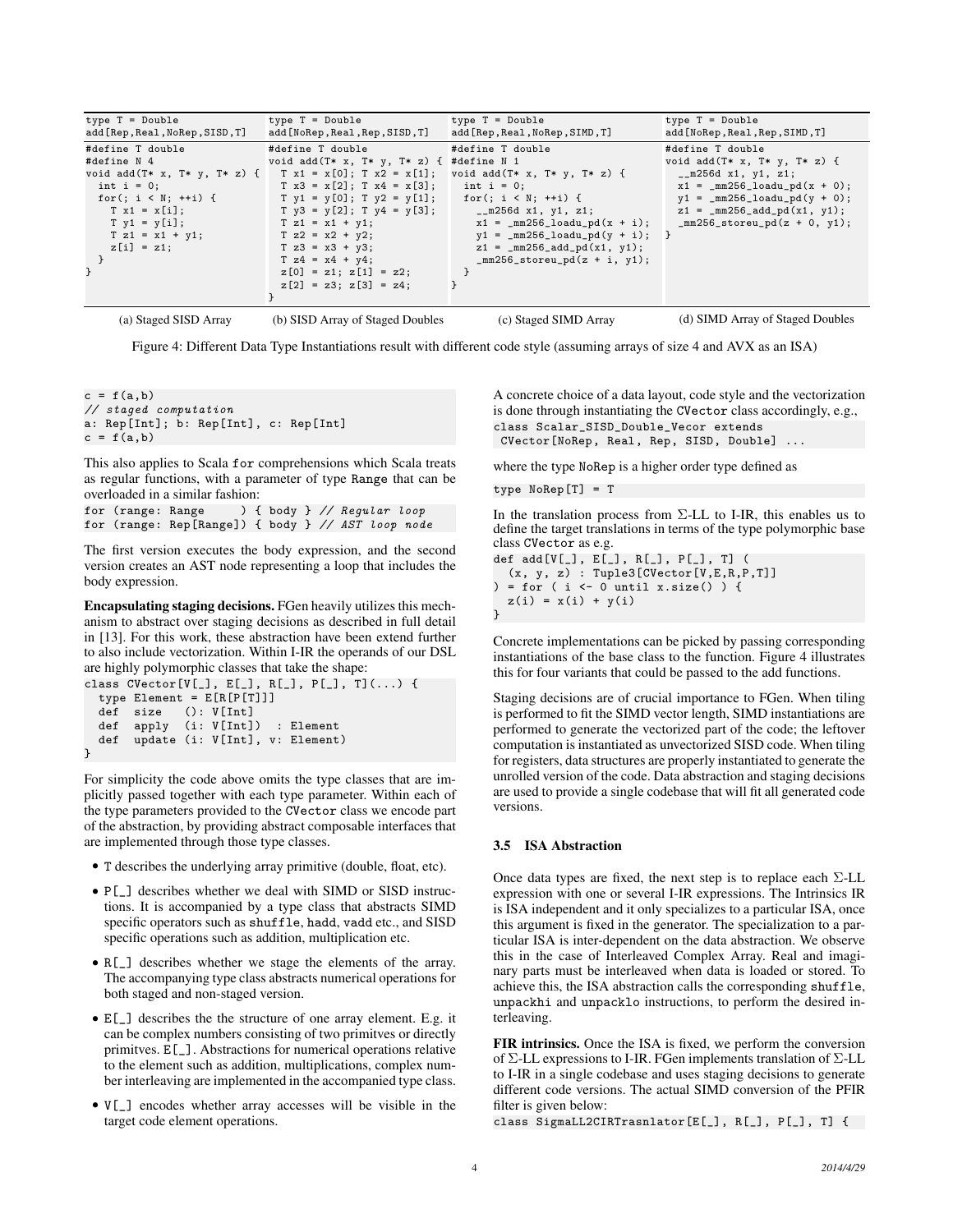```
type Element = E[R[P[T]]]
  def sum (in: List[Element]) =
    if (in.length == 1) in(0) else {val (m, e) = (in.length / 2, in.length)sum(in.slice(0, m)) + sum(in.slice(m, e))
    }
  def translate(stm: Stm) = stm match {
    case TP(y, PFIR(x, h)) =>
      val xV = List.tabulate(k)(i \implies x.append(y(i))val hV = List.tabulate(k)
        (i \Rightarrow h.vset1(h.\naply(k-i-1)))val tV = (xV, hV).zipped map (-*)y.update(y(0), sum(tV))
  }
}
```
Note that if ISA is not specified, the code snippet will result with a construction of SISD C-IR code.

## 3.6 Code Level Optimizations

Code level optimizations are done on the C-IR DSL. Most of these are already provided by LMS. Those include common subexpression elimination, dead code removal and code motion.

# 4. Experimental Results

In this section we show performance benchmarks with FGen generated code against current commercial libraries.

**Experimental setup.** We benchmarked on two machines,  $Intel(R)$ Xeon(R) CPU E5-2643 3.3 GHz supporting AVX, running Ubuntu 13.10, kernel v3.11.0-12-generic, and Intel(R) Core(TM)2 Duo CPU L7500 1.6GHz supporting SSSE3, running Debian 7, kernel v3.2.0-4-686-pae. Intel's Hyper-Threading, Turbo Boost (Xeon) and Intel Dynamic Acceleration (Core2) were disabled on both machines during the tests. We compare against convolutions from Intel IPP v8.0.1 and Intel MKL v11.1.1. Note that in both, the vector lengths are parameters in contrast to our generated specialized code. As base line we also include a straightforward implementation of convolution: a double loop corresponding to (1) with fixed array sizes.

All code is compiled using the Intel C++ Composer 2013.SP1.1.106, with flags -std=c99 -03 -xHost.

We only consider double precision code (4-way on AVX and 2 way on SSSE3). The input sizes, related to the input vector of the convolution expression, are powers of two in the form of  $n =$  $512 \cdot 2^i$  for  $i = 1, \ldots, 16$  to ensure a sampling of all cache levels for both machines. For each machine we perform two types of tests:

- (a) All vectors are arrays of real numbers, and the filter size is 8 or 20;
- (b) All vectors are arrays of interleaved complex numbers, and the filter size is 8 or 20 (complex numbers).

Time is measured under warm-cache conditions, using a two loops measuring strategy. The inner loop measures time as the mean of sufficently many iteration; the outer loop returns the median of several such runs.

Figure 5 gives an overview of the results. All plots show the size of the input vector on the x-axis and the performance in flops per cycle (f/c) on the y-axis. The theoretical peak performance of the platform is represented with a horizontal line in each plot. We discuss real (left four plots) and complex (right four plots) convolutions separately.

Real convolution.. FGen-generated code outperforms the other implementations, except IPP for small sizes and 20 taps. The reason is not clear as the code is distributed as binary, which prevents inspection. In some cases MKL performs worse than the base implementation. Apparently, icc can efficiently optimize and vectorize the simple double loop with fixed bounds.

Complex convolution.. For large sizes FGen-generated code is faster (AVX) or roughly competitive (SSSE3) with the next best IPP. Again, MKL performs worse than the straightline code with a similar possible explanation as above. We note that in FGen there is further room for improvement in the shuffling needed to work on interleaved data. We believe that the gains for larger sizes on AVX are due to a more thorough exploration of the possible tiling strategies in FGen.

**Remarks.**. We note for longer sizes of the filter  $h$ , both IPP and MKL outperform FGen due to the use of FFTs, which reduces the asymptotic runtime from  $O(nk)$  to  $O(n \log k)$ . FGen does not support FFT-based convolution at this time.

# 5. Related Work

The array programming paradigm favors computing on collections of data as a whole over element-at-a-time processing. Besides a higher-level programming style, the key benefit of going from scalar values to vectors of data as core computational units is that array computation is implicitly parallel, and easy to map to SIMD instructions by a compiler. Starting with a stylized mathematical array notation that lead to APL [9] and its successors, J [3] or K [11], array languages have focused on user-facing constructs that enable programmers to abstract over the rank, dimension or in general shape of the data. The same holds for Sisal [12] or, more recently, SAC [20], which has also inspired embedded DSLs [10, 26]. Compilers for all these languages attempt to generate SIMD intrinsics to varying degrees, e.g., by using type inference in the case of SAC [21], but in general do not expose this fact to the programmer in any way. Our focus in this paper has been on using an array-style language,  $\Sigma$ -LL, as an intermediate language in a program generator stack. As opposed to other array languages, Σ-LL models only single-dimensional arrays, i.e., does not provide shape polymorphism in the usual sense. The translation from  $\Sigma$ -LL to I-IR/C-IR and optimized C code, however, is highly parametric in data layout, vector ISA, and other parameters. This is again in contrast to user-facing languages, where the low-level part of the compilation is hidden from the programmers. We believe that our Σ-LL / I-IR combination offers a sweet spot in the design space between fully opaque array languages (which do not offer fine grained control about vectorization) and ISA specific intrinsics as provided by C compilers (which provide full control but are too low-level and cumbersome to use).

# **References**

- [1] B. Aktemur, Y. Kameyama, O. Kiselyov, and C.-c. Shan. Shonan challenge for generative programming: short position paper. In *Proc. Partial evaluation and program manipulation (PEPM)*, pages 147– 154, 2013.
- [2] P. Bientinesi, J. A. Gunnels, M. E. Myers, E. Quintana-Orti, and R. van de Geijn. The science of deriving dense linear algebra algorithms. *ACM Trans. on Mathematical Software*, 31(1):1–26, 2005.
- [3] C. Burke and R. Hui. J for the APL programmer. *SIGAPL APL Quote Quad*, 27(1):11–17, Sept. 1996.
- [4] A. Cohen, S. Donadio, M. jesus Garzaran, C. Herrmann, and D. Padua. In search of a program generator to implement generic transformations